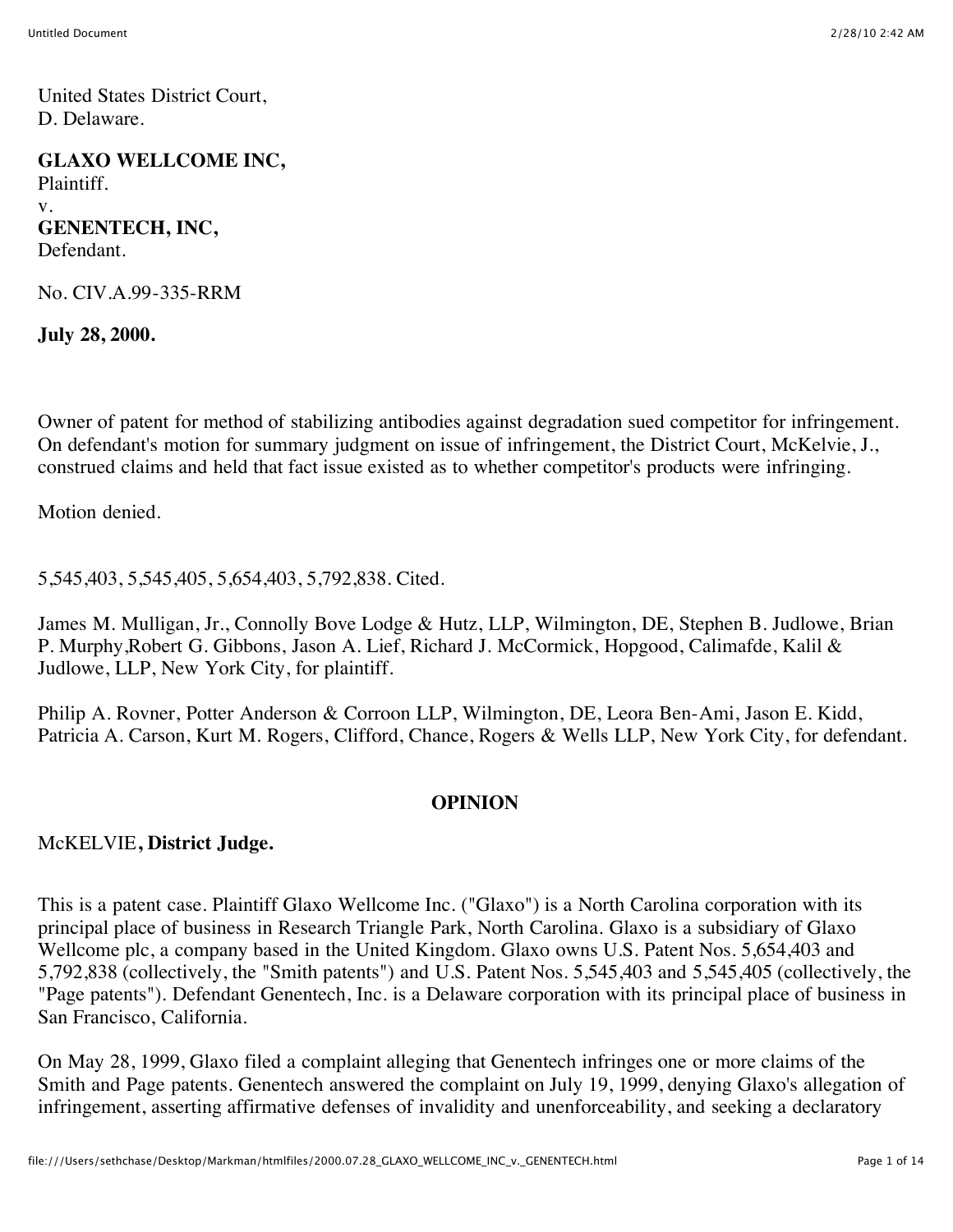judgment of noninfringement, invalidity and unenforceability. On March 16, 2000, the court granted Genentech's motion to amend its pleading to assert additional counterclaims for invalidity and unenforceability of the Smith patents.

On March 31, 2000, Genentech moved for a partial summary judgment that it does not infringe the claims of the Smith patents. In response, Glaxo moved for a continuance pursuant to Fed.R.Civ.P. 56(f), arguing that it needed additional discovery to respond to Genentech's motion. During a teleconference on April 24, 2000, the court directed Glaxo to file an answering brief and stated that it would consider Glaxo's discovery request in the context of arguments made in opposition to the motion for summary judgment. The parties have completed briefing on the motion and the court heard oral argument on May 8, 2000. This is the court's decision on the motion for summary judgment.

# **I.** *FACTUAL AND PROCEDURAL BACKGROUND*

The court draws the following facts from the affidavits and documents submitted by the parties and from the prosecution histories of the patents at issue.

## **A.** *General Description of the Technology*

The patents at issue relate to technology for stabilizing antibodies against degradation. Antibodies or immunoglobulins are proteins made by the human body's immune cells to defend against disease. The body makes specific antibodies in response to different disease-causing agents called antigens. The body produces specialized antibodies to defend against particular antigens. The antibodies bind to their complementary antigens and initiate immune attacks that destroy the antigens.

Antibodies have a shape that is typically depicted graphically as a "Y." Four protein chains combine to create a single antibody. Two long chains called "heavy chains" correspond to the entire length of the "Y," while two shorter chains called "light chains" correspond to the arms of the "Y." The tips of the "Y," called complementarity-determining regions ("CDR"), are responsible for binding to the antigen.

Humans and other living organisms store information needed to produce proteins such as antibodies in their molecules of deoxyribonucleic acid ("DNA"). Using genetic engineering and recombinant DNA technology, scientists are able to create identical copies of specific antibodies that react with particular antigens. Antibodies created this way are referred to as "monoclonal antibodies."

Scientists identify the strands of DNA containing the code for particular antibodies and introduce these DNA strands into living cells called "host cells." Commonly used host cells include bacterial or mammalian cells which can be reproduced in the laboratory. The host cells are reproduced in a nutrient medium which generally contains an energy source and the vitamins and minerals needed to support the cells' metabolic process. Metal ions are often added to the cell culture medium because metal ions improve the growth of the host cells.

As the host cells containing the artificially-introduced DNA grow and replicate in the culture medium, the cells produce the desired antibody along with other proteins normally made by the cells. The desired antibody is then extracted from the host cells and purified through a series of steps which enrich the antibody by selectively removing undesired material. Scientists have found that the metal ions which promote cell growth in the host cells have the detrimental effect of degrading the antibodies when they are removed from the host cells. To improve the stability of monoclonal antibodies, scientists attempt to remove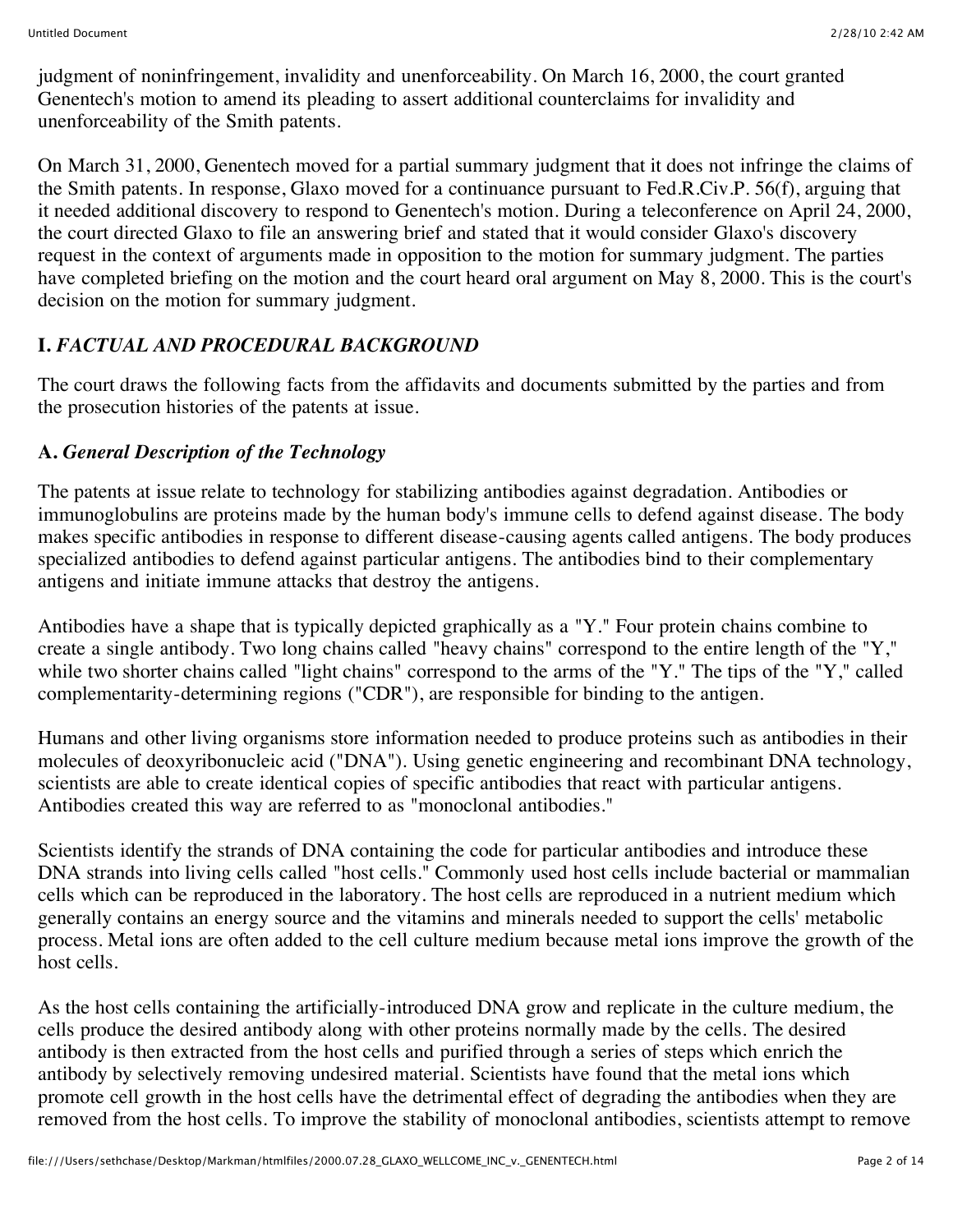the metal ions during antibody purification.

## **B.** *The Smith Patents*

Marjorie Smith and Valentina Riveros-Roja are two scientists at Glaxo who set out to improve the stability of monoclonal antibodies. Smith and Riveros-Roja discovered a process for stabilizing an immunoglobulin composition containing copper ions by adding a chelator of copper ions. In 1994 and 1995, Smith and Riveros-Roja submitted applications to the U.S. Patent and Trademark Office ("PTO") for two patents based on their invention. In the first application for U.S. Patent No. 5,654,403 (the '403 patent), the inventors claim a stabilized immunoglobulin composition containing copper ions and an amount of a chelator of copper ions sufficient to bind the copper ions present in the composition. In the second application for U.S. Patent No. 5,792,838 (the '838 patent), the inventors claim the method for stabilizing an immunoglobulin composition containing copper ions by adding a chelator of copper ions.

## **C.** *Prosecution History of* the '403 Patent

## **1.** *Application of April 28, 1994*

On April 28, 1994, inventors Smith and Riveros-Rojas applied for a patent for a stabilized immunoglobulin composition containing copper ions and a chelator of copper ions. As it was originally submitted, the application for the '403 patent contains 21 claims. The application includes claims for the process that were later withdrawn and re-submitted in a separate application for the '838 patent.

In the patent specification, the applicants explain that their invention is based on the "surprising discovery that trace amounts of copper  $(Cu'')$  have a destabilizing effect on immunoglobulin molecules on storage and that this effect can be eliminated by formulating the immunoglobulin with a suitable chelator of copper ions." The specification further provides:

It has also surprisingly been found that a presence of a chelator of copper ions may have a stabilizing effect on the immunoglobulin molecule even when the immunoglobulin does not contain amounts of copper which are detectable by conventional techniques such as atomic absorption spectroscopy. Whilst not wishing to be bound by any particular theory, it may be that the presence of copper ions in amounts below the detectable limits of techniques such as atomic absorption spectroscopy still has a destabilizing effect on the immunoglobulin molecule which can be eliminated by the addition of a suitable chelating agent.

According to the applicants, a "stabilizing amount of a chelator of copper ions such as EDTA or citrate" is added to the immunoglobulin to ensure that any copper present is bound by the chelating agent and thus rendered ineffective in destabilizing the immunoglobulin. The specification further provides that a "particularly preferred metal ion chelating agent" is ethylenediamine tetraacetic acid ("EDTA").

In the original application, Claim 1 reads as follows:

1. A stabilized immunoglobulin composition comprising at least one immunoglobulin together with a stabilizing amount of a chelator of copper ions.

## **2.** *Office Action of October 5, 1994*

On October 5, 1994, the examiner issued a restriction requirement because the claims were directed to more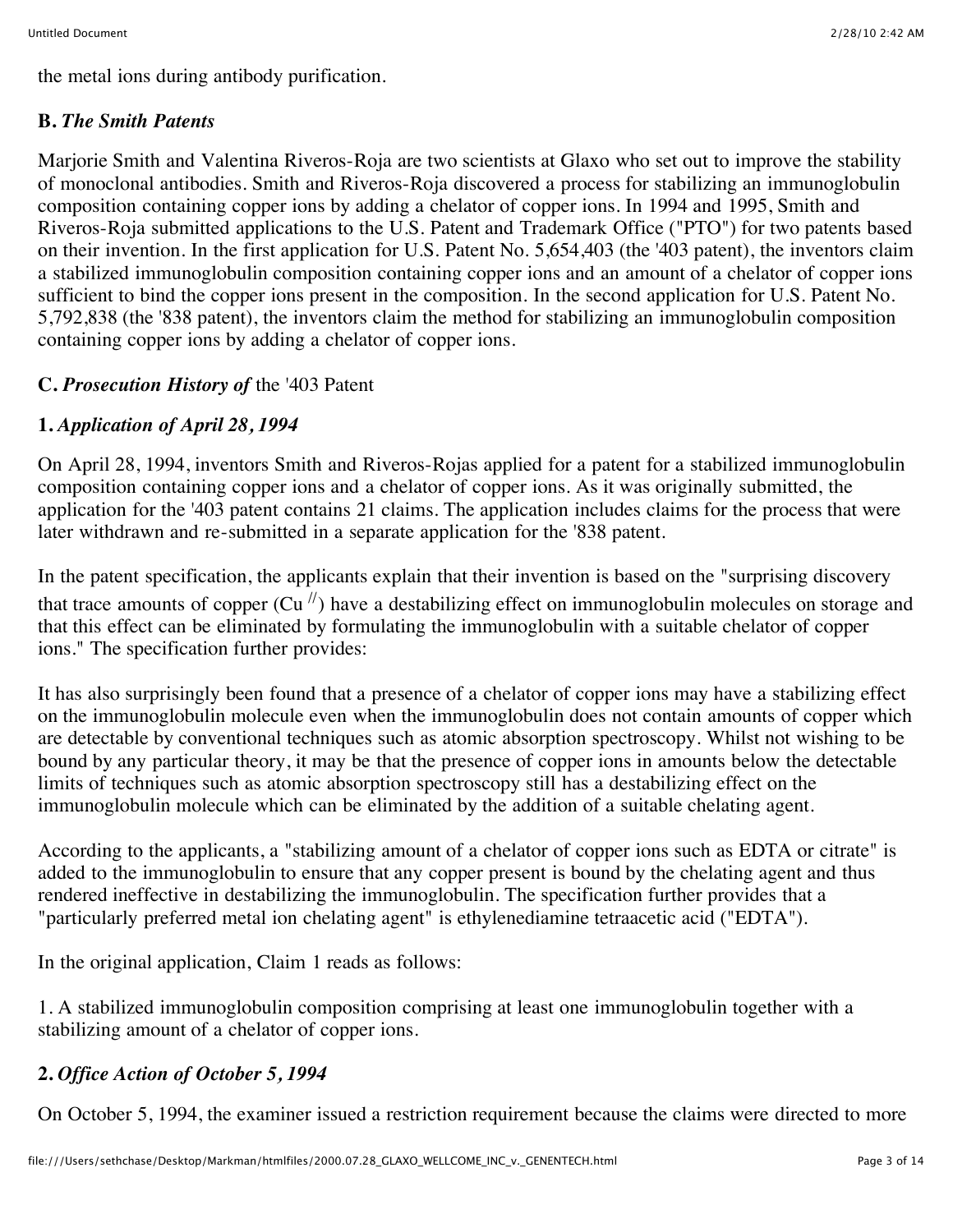than one invention. According to the examiner, Claims 1-15 were drawn to a stabilized immunoglobulin composition, while Claims 16-21 were drawn to a process for enhancing the stability of an immunoglobulin. The examiner stated that the stabilized immunoglobulin composition in the first invention would not suggest the stabilizing process in the second invention. Therefore, the examiner directed the applicants to elect a single invention.

The examiner further stated that regardless of which invention the applicants elected to pursue, they were required under 35 U.S.C. s. 121 to elect a single disclosed species to which their claims would be restricted if no generic claim was finally held allowable. FN1 According to the examiner, if the applicants pursued Claims 1-15, they were required to elect a specific antibody stabilized by a specific chelator of copper ions. If the applicants pursued Claims 16-21, they were required to elect a specific purified immunoglobulin.

FN1. 35 U.S.C. s. 121 provides in pertinent part:

If two or more independent and distinct inventions are claimed in one application, the Director may require the application to be restricted to one of the inventions.

## **3.** *Response of November 8, 1994*

On November 8, 1994, the applicants submitted a response to the PTO's restriction requirement. The applicants elected to prosecute Claims 1-15 and they elected anti-CD4 as the specific antibody for those claims.

## **4.** *Rejection of January 26, 1995*

On January 26, 1995, the examiner rejected Claims 1-15 and withdrew Claims 16-21 from further consideration. The examiner stated that the claimed "chelator of copper ions" was not properly enabled under 35 U.S.C. s. 112, para. 1. FN2 According to the examiner, "[b]esides EDTA and sodium citrate, the specification does not provide any guidance as to what other chelator of copper ions can be used to stabilize an immunoglobulin ...." The examiner also objected to the claimed "chelator of copper ions" under 35 U.S.C. s. 112, para. 2 as indefinite and ambiguous.FN3

## FN2. 35 U.S.C. s. 112, para. 1 provides:

The specification shall contain a written description of the invention, and of the manner and process of making and using it, in such full, clear, concise, and exact terms as to enable any person skilled in the art to which it pertains, or with which it is most nearly connected, to make and use the same, and shall set forth the best mode contemplated by the inventor of carrying out his invention.

## FN3. 35 U.S.C. s. 112, para. 2 provides:

The specification shall conclude with one or more claims particularly pointing out and distinctly claiming the subject matter which the applicant regards as his invention.

The examiner further rejected the claims as obvious under 35 U.S.C. s. 103 in light of a number of prior art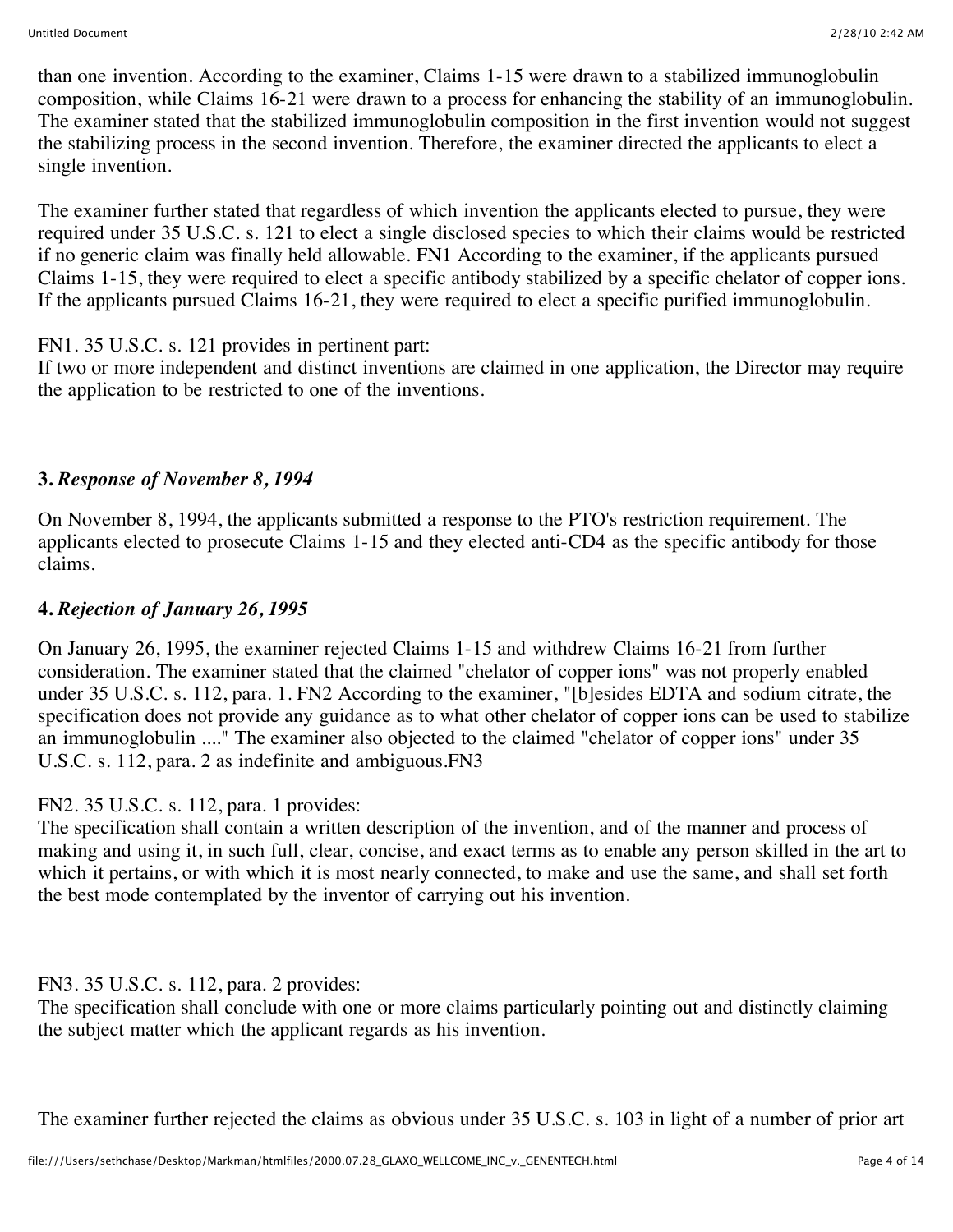references including U.S. Patent No. 5,367,060 (the '060 patent). FN4 The '060 patent issued to Genentech as assignee of inventors Richard L. Vandlen and William E. Holmes on November 22, 1994. According to the examiner, the '060 patent teaches that therapeutic formulations of antibodies can be prepared for storage by mixing the antibodies with stabilizers such as EDTA or citrate in the form of lyophilized cake or aqueous solutions. Therefore, the examiner wrote that "it would have been obvious to one of ordinary skill in the art at the time the [Glaxo] invention was made to mix the chelator of copper ions with the antibody with the expectation that the copper ions attached to the antibody would be removed by the chelator and that the antibody would be stabilized."

#### FN4. 35 U.S.C. s. 103(a) provides:

A patent may not be obtained though the invention is not identically disclosed or described as set forth in section 102 of this title, if the differences between the subject matter sought to be patented and the prior art are such that the subject matter as a whole would have been obvious at the time the invention was made to a person having ordinary skill in the art to which said subject matter pertains.

#### **5.** *Amendment of April 26, 1995*

On April 26, 1995, the applicants submitted an amendment to the PTO. The applicants canceled Claims 1-21 from the original application and substituted 17 new claims numbered 22-38. In Claim 22, which later issued as Claim 1 of the '403 patent, the applicants claim a composition comprising immunoglobulin and an amount of a chelator of copper ions sufficient to bind to copper ions present in the composition. Claim 22 reads as follows:

22. A stabilized immunoglobulin composition comprising an  $IgG_1$  immunoglobulin together with an amount of a chelator of copper ions sufficient to bind copper ions present in the solution and protect the immunoglobulin from degradation by the copper ions.

In response to the examiner's objection that the claimed "chelator of copper ions" was not enabled, the applicants stated that no objective evidence was presented to show that it would require more than routine experimentation for one of ordinary skill in the art to determine which chelators are best suited for use in the invention. The applicants argued that "chelator of copper ions" was enabled because the specification provides specific examples of embodiments within the class.

The applicants also disagreed with the examiner's decision that the claimed "chelator of copper ions" was indefinite and ambiguous. According to the applicants, "[c]opper chelators have been known in the prior art for many years and one of ordinary skill in the art would have no difficulty selecting a compound to add to an antibody composition to chelate copper ions present in the composition."

In response to the examiner's rejection of the claims for obviousness in light of the '060 patent and other prior art references, the applicants suggested that their invention was distinguishable from the prior art in part based on the presence of copper ions in the immunoglobulin composition. The applicants wrote:

There is no suggestion in the '060 patent that [chelators] be used in compositions of HRG or HRG antibodies to bind copper ions present in the compositions. More specifically, there is no discussion at all in the patent that copper ions may be present in the antibody compositions, that the presence of even minute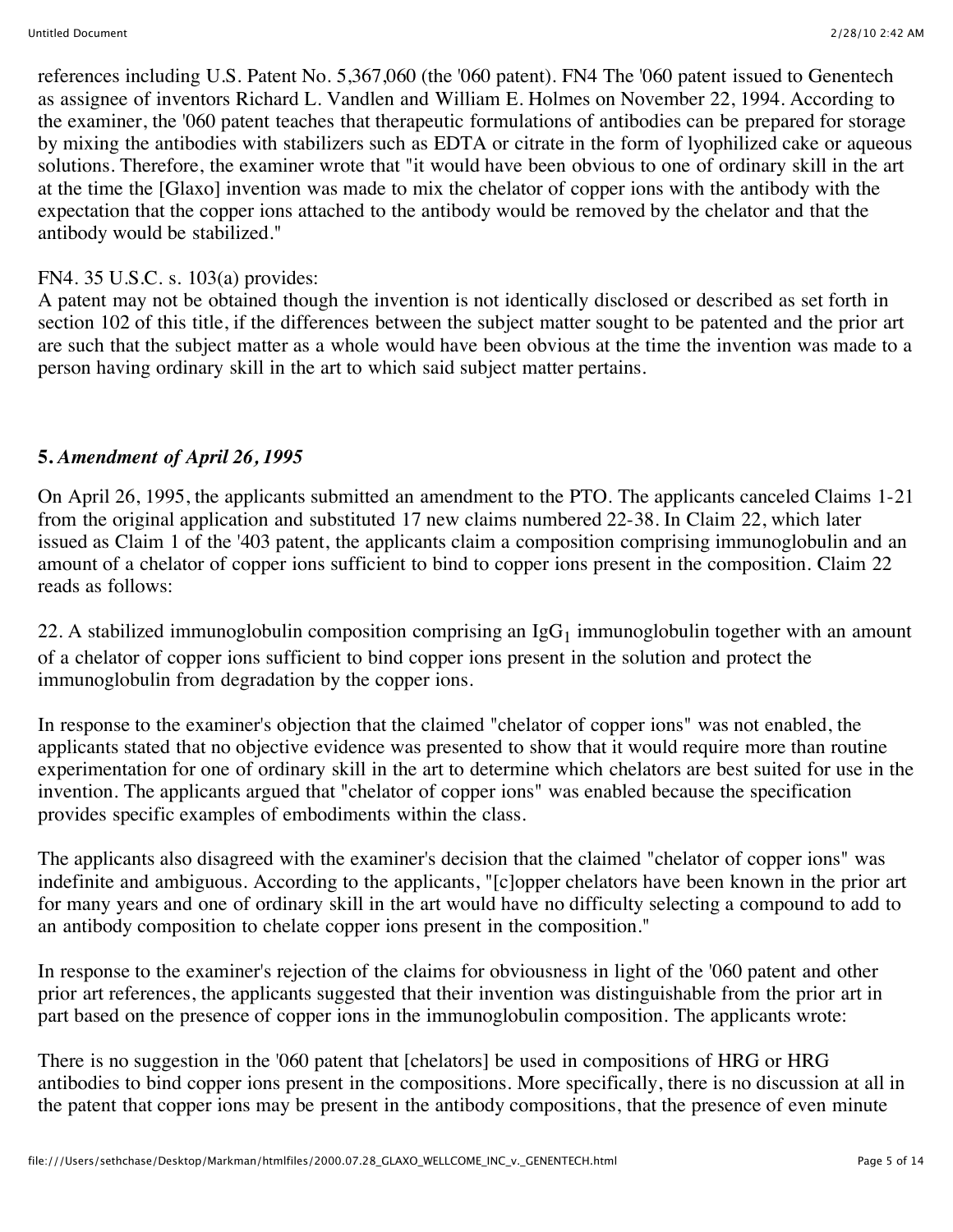amounts of copper in an antibody composition can cause the degradation of the antibody during storage or that this degradation can be avoided by adding to such compositions a chelator of copper ions in an amount sufficient to bind the copper ions present in the composition.

According to the applicants, none of the prior art references, taken alone or in combination, suggested that copper ions could degrade immunoglobulins, or that immunoglobulins could be stabilized with a chelator of copper ions. The applicants stated that "[t]he examiner's statement that the present invention differs from the primary reference 'only' by the use of the chelator of copper ions to stabilize the antibody is hardly a trivial distinction, as this was the very focus of the present invention." Therefore, the applicants argued that the prior art references cited by the examiner did not render their invention obvious under 35 U.S.C. s. 103.

## **6.** *Final Rejection of July 10, 1995*

On July 10, 1995, the examiner sent the inventors a final action letter canceling Claims 1-21 and rejecting Claims 22-36.FN5 The examiner rejected Claims 22-36 for the same reasons that she had previously rejected the corresponding Claims 1-15.

FN5. The examiner also withdrew Claims 37 and 38. The examiner stated that the Claims 37 and 38 were distinct from the invention because the claims were equivalent to cancelled, non-elected Claims 18 and 19.

The examiner maintained her objection to the claimed "chelator of copper ions" in Claims 22 and 28 (previously Claims 1 and 11), for lack of enablement. After considering the applicants' arguments the examiner wrote, "the fact remains that only EDTA and citrate ion are disclosed in the specification as the chelator of copper ions." According to the examiner, it would take undue experimentation to determine which chelators of copper ions could be used in the invention. The examiner also maintained the objection to "chelator of copper ions" as indefinite under 35 U.S.C. s. 112, para. 2.

Furthermore, the examiner rejected Claims 22-36 as obvious in light of the '060 patent and other prior art references. The examiner stated that the '060 patent teaches that a therapeutic formulation of HRG antibody can be prepared for storage by mixing the antibody with stabilizers such as EDTA and citrate. Among the stabilizers listed in the '060 patent, the examiner stated that only citrate and EDTA are chelating agents. The examiner wrote, "[s]ince citrate and EDTA are chelating agents, it is obvious to one skilled in this art to use said chelating agents as stabilizers to remove any metals that are bound by said chelating agents including copper ions present in the immunoglobulin composition."

#### **7.** *Interview Summary Record of November 9, 1995*

On November 9, 1995, the examiner issued an Interview Summary Record from her interview with the applicants on that day. The Interview Summary Record states: "We agreed that the s. 112, para. 1 enablement & scope will be withdrawn. We agreed that an amendment regarding the level of copper and stabilizer in the solution would probably overcome the s. 103 objections."

#### **8.** *Response of January 11, 1996*

On January 11, 1996, the applicants submitted an amendment to the PTO. The applicants amended Claim 22 "to make explicit that which was implicit in the claim before, namely, that the composition of  $IgG_1$ immunoglobulin also contains copper ions." Claim 22, as submitted in the proposed amendment, reads as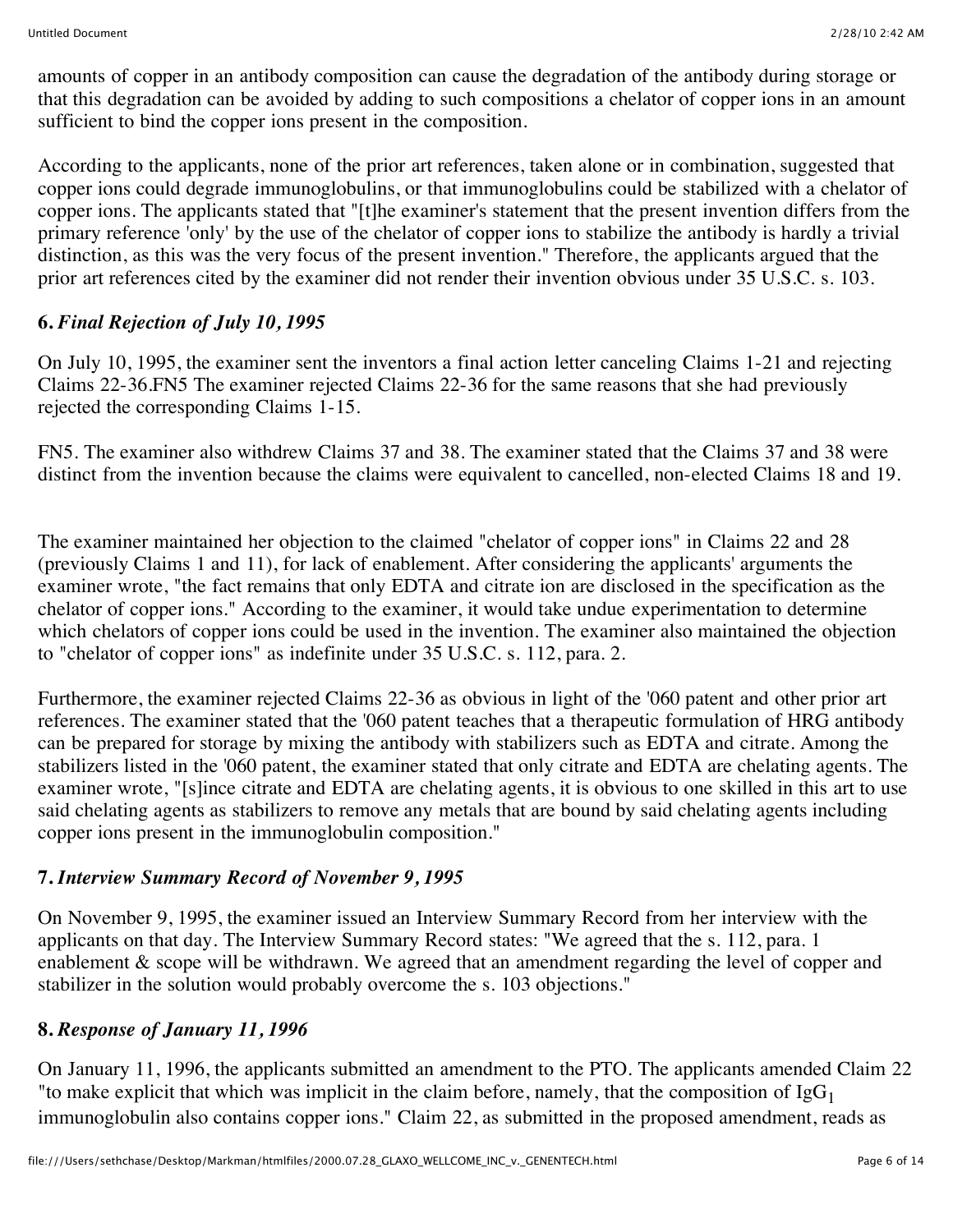follows, with the underlining and brackets indicating added and retracted language, respectively:

22. *In an* [A stabilized] immunoglobulin composition *of* [comprising] IgG<sub>1</sub> immunoglobulin *containing copper ions in an amount sufficient to degrade the immunoglobulin, wherein the improvement comprises the addition of* [together with] an amount of a chelator of copper ions sufficient to bind *the* copper ions present in the [solution] *composition*and protect the immunoglobulin from degradation by the copper ions *and thus stabilize the IgG<sub>1</sub> composition.* 

The applicants also added a new Claim 39, which later issued as Claim 16 of the '403 patent. As it was submitted in the amendment. Claim 39 reads as follows:

39. A stabilized immunoglobulin composition comprising an  $IgG<sub>1</sub>$  immunoglobulin and copper ions, wherein the copper is present in an amount sufficient to degrade the immunoglobulin, together with an amount of chelator of copper ions sufficient to bind the copper ions present in the composition and protect the immunoglobulin from degradation by the copper ions.

The applicants stated that the claimed composition had sufficient amounts of chelator to bind "trace amounts of copper" to prevent the degradation of the immunoglobulin that the copper would otherwise cause. According to the applicants, such compositions are not rendered obvious by the teachings of the '060 patent or the other prior art references cited by the examiner.

## **9.** *Notice of Allowability*

On March 19, 1996, the examiner allowed Claims 22-36 and Claim 39 of the application as amended. The claims were re-numbered 1-16.

#### **10.** *Issuance of* the '403 Patent

On August 5, 1997, the PTO issued the 403 patent to Glaxo as assignee of the inventors, Marjorie Smith and Valentina Riveros-Roja.FN6 The '403 patent is entitled "Immunoglobulins Stabilized with a Chelator of Copper Ions."

FN6. The '403 patent lists Burroughs Wellcome Co. as assignee. Burroughs Wellcome merged with Glaxo Inc. in 1995 to form Glaxo Wellcome Inc.

## **D.** *Prosecution History of* the '838 Patent

## **1.** *Application of June 5, 1995*

On June 5, 1995, Smith and Riveros-Rojas applied for a patent for a method for stabilizing an immunoglobulin composition containing copper ions by adding a chelator of copper ions. As noted above, certain claims of this application were included together with the composition claims in the application for the '403 patent. As a result, the original application for the '838 patent is virtually identical to the application for the '403 patent. Because the application for the '838 patent is a continuation of the application for the '403 patent, the patents share a common specification.

In the original application, Claim 11 reads as follows: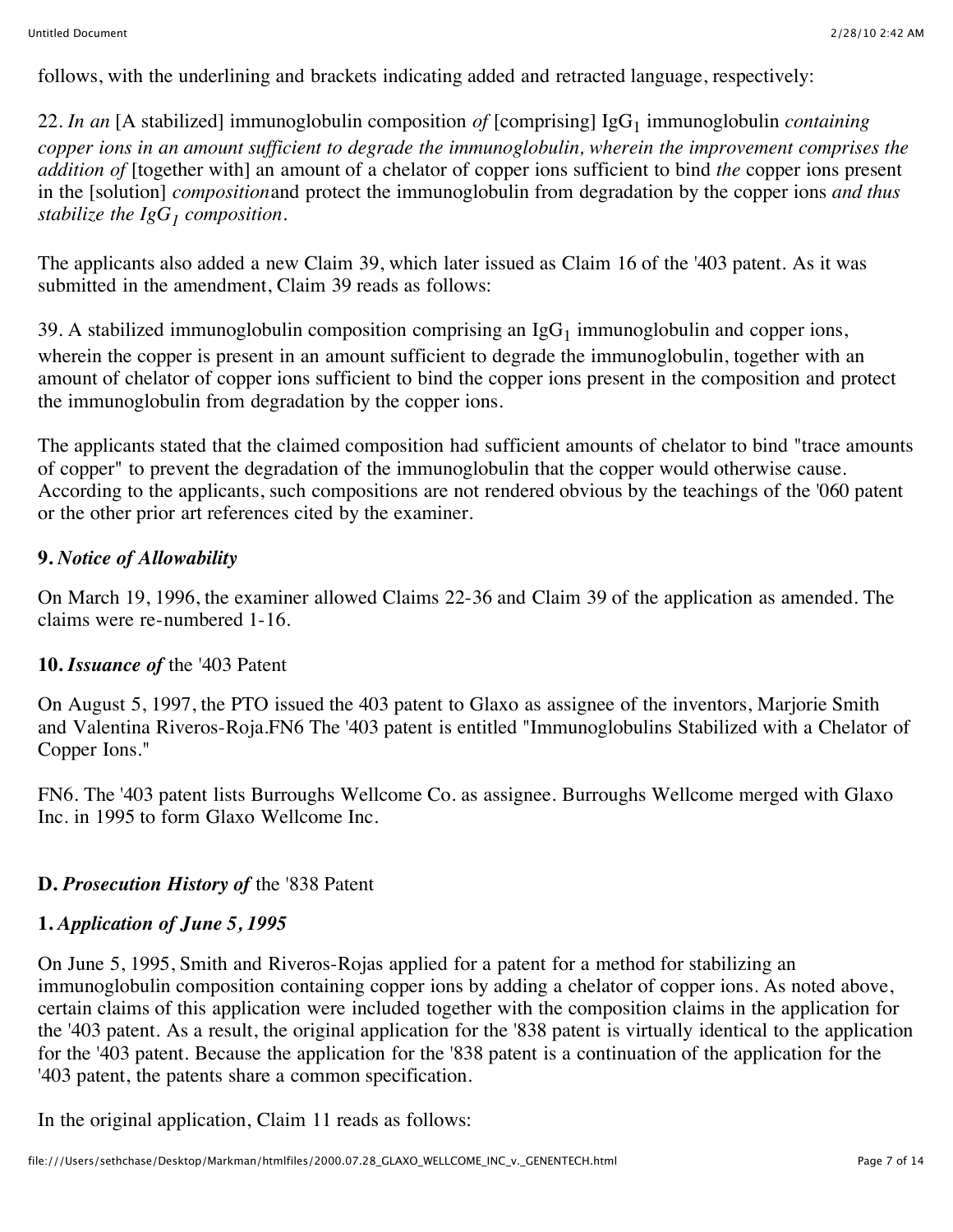11. Use of a chelator of copper ions to stabilize an immunoglobulin against degradation on storage.

#### **2.** *Preliminary Amendment of July 22, 1995*

On July 22, 1995, the applicants submitted a preliminary amendment to the PTO. The applicants modified several claims in the original application to change them from a "use" claim format to a "method" claim format. For example, Claim 11 was amended as follows, with the underlining and brackets indicating added and retracted language, respectively:

11. (amended) [Use of a chelator of copper ions to stabilize] *A method for stabilizing* an immunoglobulin against degradation on storage *which comprises adding to said immunoglobulin a chelator of copper ions in an amount sufficient to stabilize said immunoglobulin.*

#### **3.** *Preliminary Amendment of June 20, 1996*

On June 20, 1996, before the examiner considered the application for the '838 patent, the applicants filed a second preliminary amendment. The applicants canceled Claims 1-10 and amended Claim 11 to state that the immunoglobulin composition contains "copper ions in an amount sufficient to degrade the immunoglobulin." Claim 11, as amended, reads as follows, with the underlining and brackets indicating added and retracted language, respectively:

11. (twice amended) A method for stabilizing *against degradation on storage* an immunoglobulin *composition of IgG1 which contains copper ions in an amount sufficient to degrade the immunoglobulin* [against degradation on storage] which comprises adding to said immunoglobulin a chelator of copper ions in an amount sufficient to stabilize said immunoglobulin.

## **4.** *Office Action of October 2, 1996*

On October 2, 1996, the examiner canceled Claims 1-10 and issued a restriction requirement for Claims 11- 21. According to the examiner, Claims 11-21 were directed to more than one invention. Claims 11-15 and 18-21 were drawn to a method of stabilizing immunoglobulin solutions against copper ion degradation and a composition of immunoglobulins substantially free of copper ions. Claims 16-17 were drawn to a second method for stabilizing a immunoglobulin. The examiner directed the applicants to elect a single invention.

#### **5.** *Response of December 2, 1996*

On December 2, 1996, the applicants submitted a response to the examiner's restriction requirement. The applicants elected to pursue Claims 11-15 and 18-21, and stated that the non-elected matter would be deleted.

#### **6.** *Preliminary Amendment of December 13, 1996*

On December 13, 1996, the applicants submitted a third preliminary amendment to add new Claims 22 and 23.

## **7.** *Preliminary Amendment of April 9, 1997*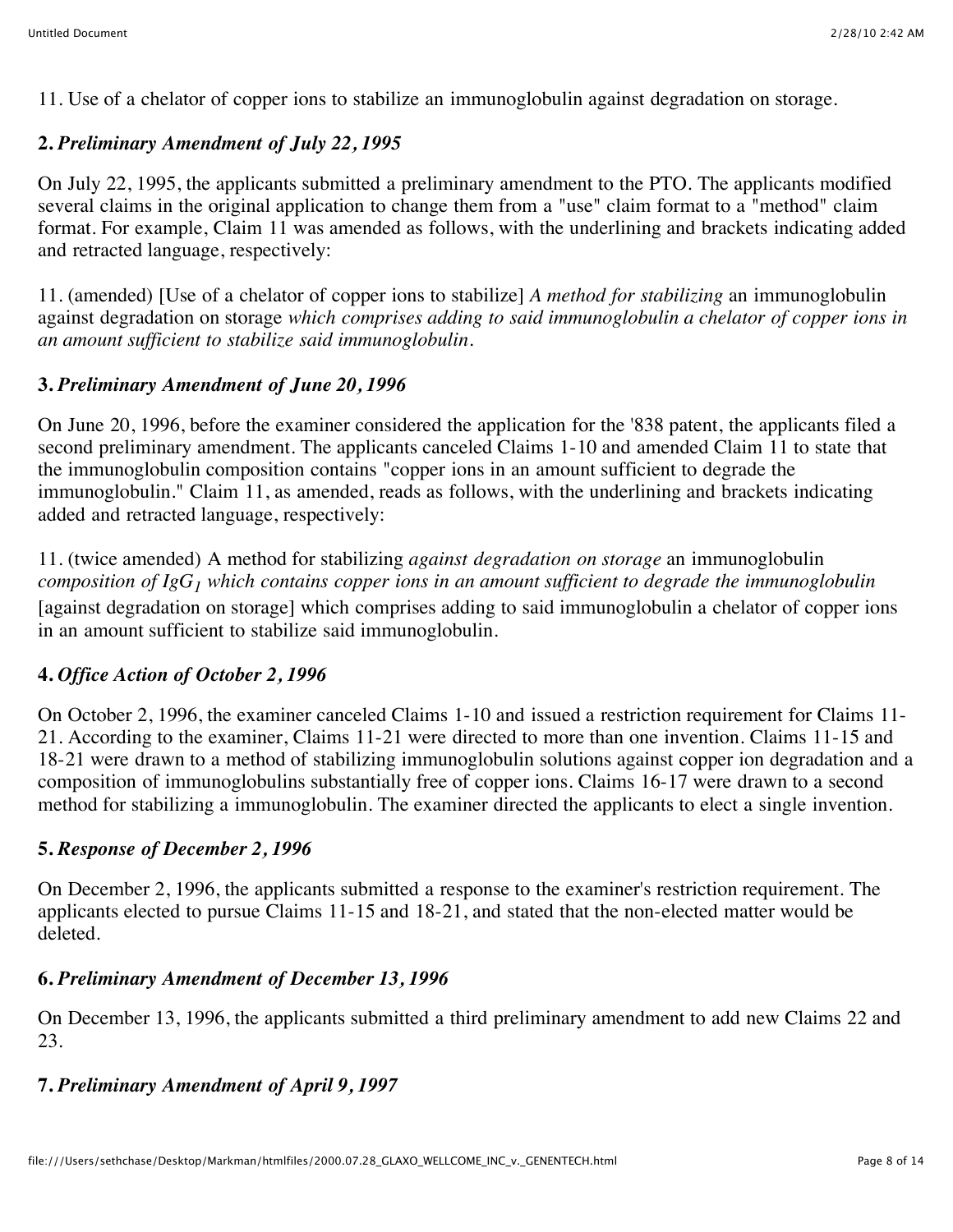On April 9, 1997, the applicants submitted a fourth preliminary amendment to the PTO. The applicants canceled Claim 11 and added a new Claim 24. In the amendment, Claim 24, which later issued as Claim 1 of the '838 patent, reads as follows:

24. A method of making a stabilized  $IgG_1$  composition comprising adding to a starting composition comprising:

i)  $IgG_1$  and

ii) copper ions in an amount sufficient to degrade said  $IgG<sub>1</sub>$ , an amount of a chelator of copper ions sufficient to stabilize said IgG<sub>1</sub> against copper ion-mediated degradation, so that said stabilization IgG<sub>1</sub> composition is made.

# **8.** *Interview Summary of May 27, 1997*

On May 27, 1997, the examiner issued a Interview Summary of his May 21, 1997 interview with the applicants. The Interview Summary states: "Applicant consults regarding claim language. Examiner indicated a statement would be made in reasons for allowance regarding starting composition. Applicant agreed with proposed statement regarding starting composition."

# **9.** *Notice of Allowability*

On May 27, 1997, the examiner allowed Claims 24 and 12-15 of the application, as amended. The claims were re-numbered 1-5. In a statement of reasons for allowance, the examiner stated that "the method claims of this application are allowable given the allowance of the ['403 patent] claiming the compounds. The starting composition of Claim 1 is considered to comprise  $IgG<sub>1</sub>$  class antibodies and an amount of copper sufficient to degrade the  $IgG<sub>1</sub>$  antibodies."

## **10.** *Issuance of* the '838 Patent

On August 11, 1998, the PTO issued the '838 patent to Glaxo as assignee of the inventors Smith and Riveros-Rojas. The '838 patent is entitled "Method for Stabilizing Immunoglobulin Compositions."

## **E.** *The Lawsuit*

On May 28, 1999, Glaxo filed a complaint in this court alleging that Genentech's cancer drugs, Herceptin and Rituxan, infringe one or more claims of the '403 and '838 patents.FN7 Genentech answered the complaint on July 19, 1999, denying Glaxo's allegation of infringement, asserting affirmative defenses of invalidity and unenforceability, and seeking a declaratory judgment of noninfringement, invalidity and unenforceability. On January 31, 2000, Genentech moved to amend its pleading to assert additional counterclaims for invalidity and unenforceability of the '403 and '838 patents. On March 16, 2000, the court granted Genentech's motion.

FN7. As noted above, Glaxo's complaint also alleges that Genentech infringes one or more claims of the Page patents. The present motion for summary judgment, however, is limited to the Smith patents.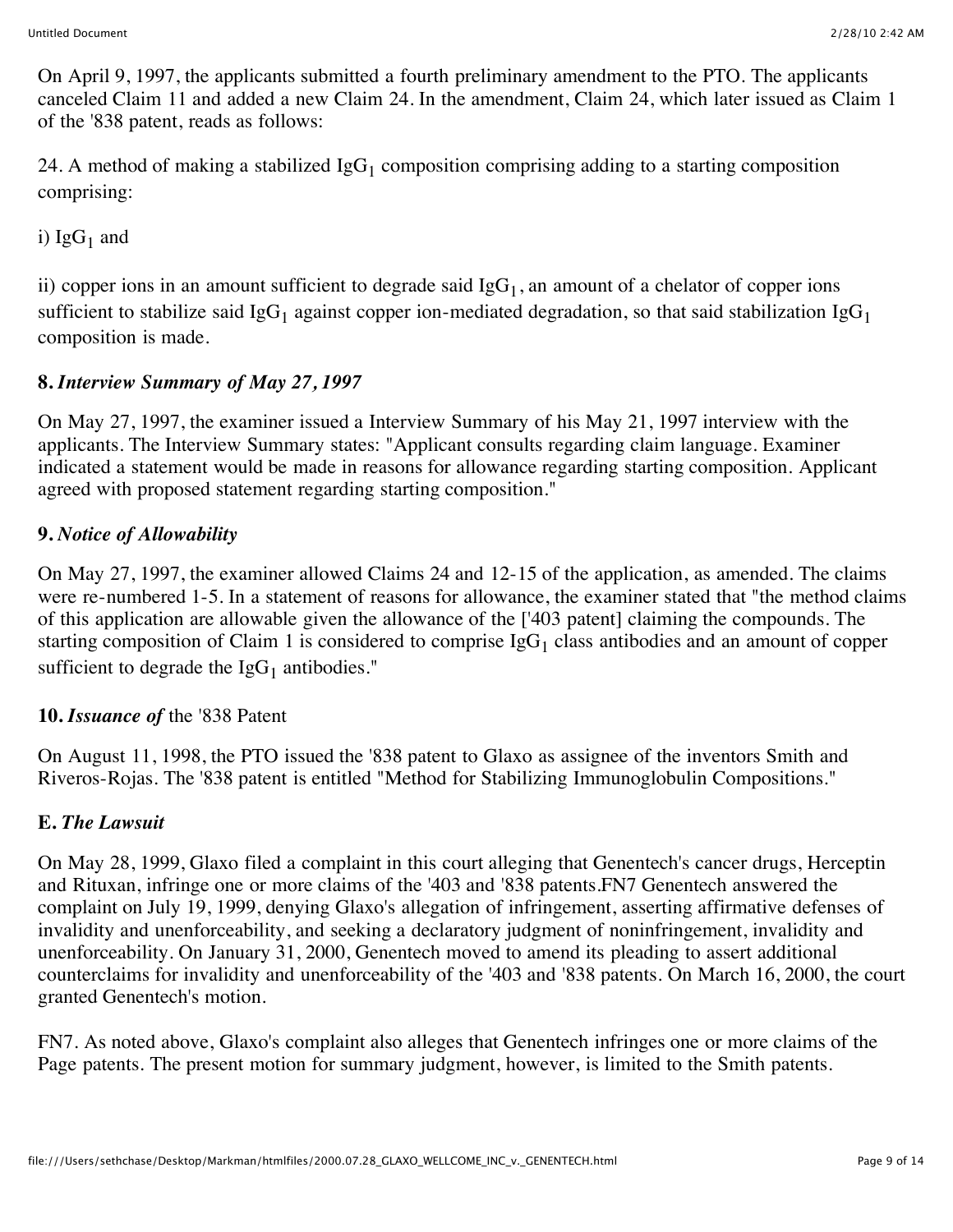On March 31, 2000, Genentech moved for a partial summary judgment that it does not infringe the claims of the '403 and '838 patents. According to Genentech, the claims of the '403 and '838 patents require an immunoglobulin composition containing (1) copper ions in an amount sufficient to degrade the immunoglobulin; and (2) a chelator of copper ions. Genentech contends that summary judgment is appropriate in this case because Glaxo has not proved that Herceptin and Rituxan contain either of these two limitations. In support of its motion for summary judgment, Genentech submitted the affidavit of Dr. Ronald T. Borchardt in which he states that the use of histidine and citrate buffers in the accused products does not prove that copper ions are present. In addition, Borchardt states that histidine does not act as a chelator of copper ions in Herceptin.

In response to Genentech's motion for summary judgment, Glaxo moved for a continuance pursuant to Fed.R.Civ.P. 56(f), arguing that it needed additional discovery to respond to Genentech's motion.FN8 During a teleconference on April 24, 2000, the court directed Glaxo to submit its answering brief in opposition to the motion for summary judgment. The court stated that it would consider Glaxo's discovery request in the context of arguments made in opposition to the motion for summary judgment.

#### FN8. Fed.R.Civ.P. 56(f) provides:

Should it appear from the affidavits of a party opposing the motion that the party cannot for reasons stated present by affidavit facts essential to justify the party's opposition, the court may refuse the application for judgment or may order a continuance to permit affidavits to be obtained or depositions to be taken or discovery to be had or may make such other order as is just.

On April 21, 2000, Glaxo submitted its answering brief in opposition to Genentech's motion for summary judgment. Glaxo contends that Herceptin and Rituxan infringe the '403 and '838 patents because both accused products contain all of the claim limitations of the patents. Glaxo also argues that summary judgment is not appropriate because there are genuine issues of material fact concerning infringement. Glaxo submitted the affidavit of Professor Ralph A. Bradshaw in which he states that Herceptin and Rituxan "almost certainly contain copper ions in amounts sufficient to degrade the  $\lg G_1$  antibodies ...." Bradshaw also states that citrate and histidine, which are found in Rituxan and Herceptin respectively, are chelators of copper ions.

On May 5, 2000, Glaxo filed a supplementary opposition to the motion for summary judgment in which it submitted the results of laboratory tests of Herceptin and Rituxan. The affidavit of Dr. Robert Samuel Houk states that samples of Rituxan and Herceptin contained at least 10 parts per billion of copper. On the same day, Genentech submitted a letter to the court arguing that Glaxo's test results should not be considered for purposes of the motion for summary judgment because they were not included in Glaxo's answering brief.

## **II.** *DISCUSSION*

[1] [2] To determine whether Genentech is entitled to a summary judgment that its accused products do not infringe the '403 and '838 patents, the court performs a two-step analysis. Markman v. Westview Instruments, Inc., 52 F.3d 967, 976 (Fed.Cir.1995). First, the court construes the claims of the patents. Id. at 976. Second, the court compares the properly construed claims of the patents to the accused products to determine whether all of the limitations of the claims are present. *Id.* Where the parties do not dispute relevant facts regarding the accused products, but disagree over which of two possible meanings of a claim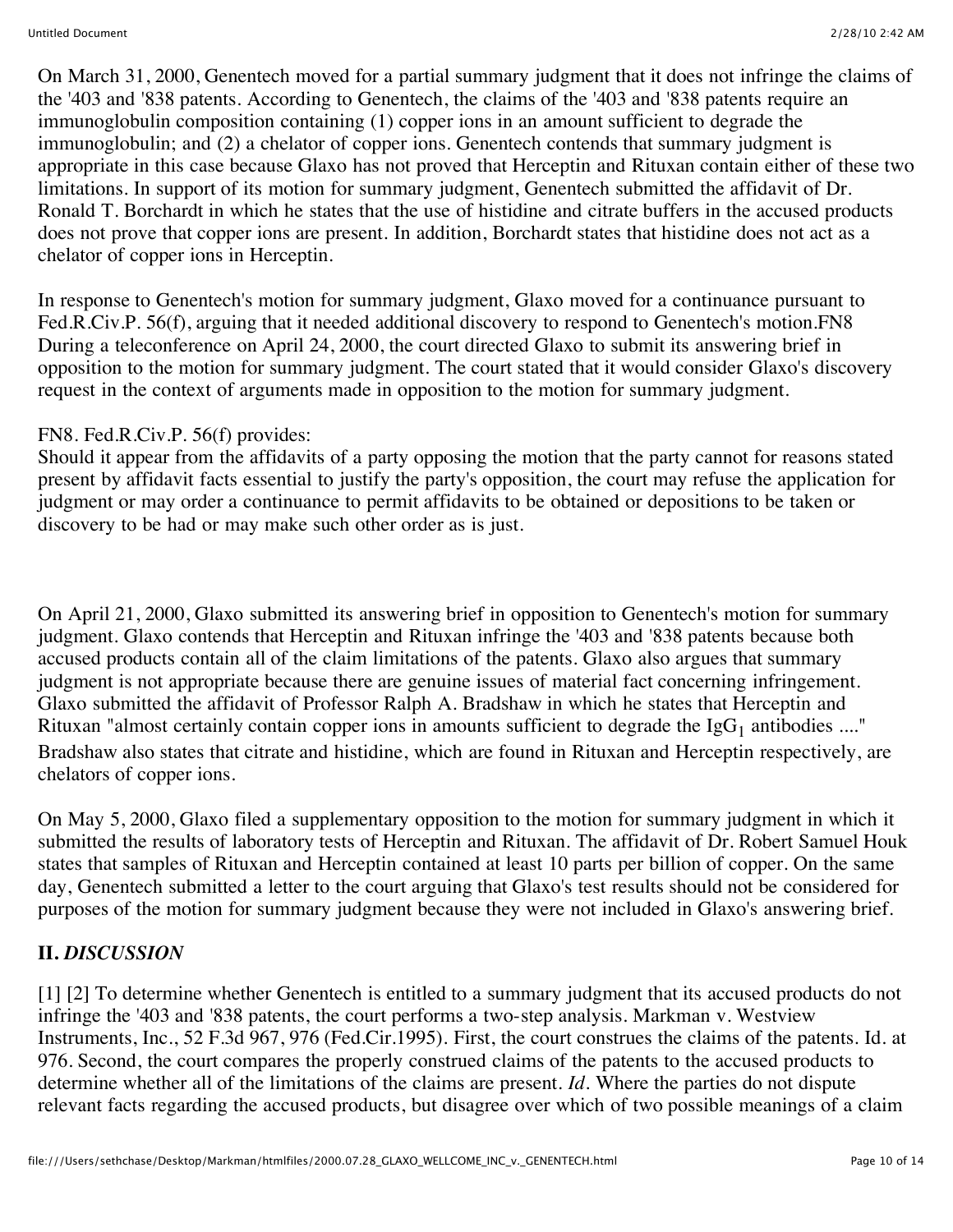is the proper one, the question of patent infringement collapses to one of claim construction and is thus amenable to summary judgment. Athletic Alternatives, Inc. v. Prince Mfg., Inc., 73 F.3d 1573, 1578 (Fed.Cir.1996).

## **A.** *Claim Construction of the Smith Patents*

[3] Claims are construed from the vantage point of a person of ordinary skill in the art at the time of the invention. Markman, 52 F.3d at 986. In construing a claim, a court looks to the intrinsic evidence of record, namely, the claims, the specification and the prosecution history. Pitney Bowes, Inc. v. Hewlett-Packard Co., 182 F.3d 1298, 1309 (Fed.Cir.1999).

[4] [5] The starting point in claim construction is the words of the claims themselves. *Id.* Words in the claims are generally given their ordinary and customary meaning unless a patentee clearly sets forth a different definition in the specification or file history. Vitronics Corp. v. Conceptronic, Inc., 90 F.3d 1576, 1582 (Fed.Cir.1996). Thus, the claims must also be read in view of the specification, of which they are a part. Markman, 52 F.3d at 979. As the Federal Circuit has stated:

The specification contains a written description of the invention which must be clear and complete enough to enable those of ordinary skill in the art to make and use it. Thus, the specification is always highly relevant to the claim construction analysis. Usually, it is dispositive; it is the single best guide to the meaning of a disputed term.

Vitronics, 90 F.3d at 1582. In addition, the prosecution history is often of critical significance in determining the meaning of the claims. *See* Markman, 52 F.3d at 980 ("The prosecution history limits the interpretation of claim terms so as to exclude any interpretation that was disclaimed during prosecution.").

Although the Federal Circuit has held that claims should be read in view of the specification and the prosecution history, the court has repeatedly cautioned against limiting the scope of a claim to the preferred embodiment or specific examples disclosed in the specification. *See, e.g.,* Ekchian v. Home Depot, Inc., 104 F.3d 1299, 1303 (Fed.Cir.1997); Intervet America, Inc. v. Kee-Vet Laboratories, Inc., 887 F.2d 1050, 1053 (Fed.Cir., 1989) ("[L]imitations appearing in the specification will not be read into claims, and ... interpreting what is meant by a word in a claim 'is not to be confused with adding an extraneous limitation appearing in the specification, which is improper.' ") (citation omitted).

In this case, Glaxo and Genentech disagree over the proper construction of two phrases that are used in the claims of the '403 and '838 patents. First, the parties disagree over the construction of "copper ions in an amount sufficient to degrade." Second, the parties disagree over the meaning of "chelator of copper ions."

## **1.** *"copper ions in an amount sufficient to degrade"*

[6] Genentech contends that the phrase "copper ions in an amount sufficient to degrade" requires a specific numerical amount of copper ions. Genentech argues that Glaxo added this language to overcome the examiner's rejections for obviousness in light of Genentech's own patent, the '060 patent. Genentech cites the Interview Summary Record of November 9, 1995 in which the examiner wrote, "[w]e agreed that an amendment regarding the level of copper and stabilizer in the solution would probably overcome the s. 103 objections." During oral argument, counsel for Genentech argued that the claims require a specific level of copper ions based on the prosecution history.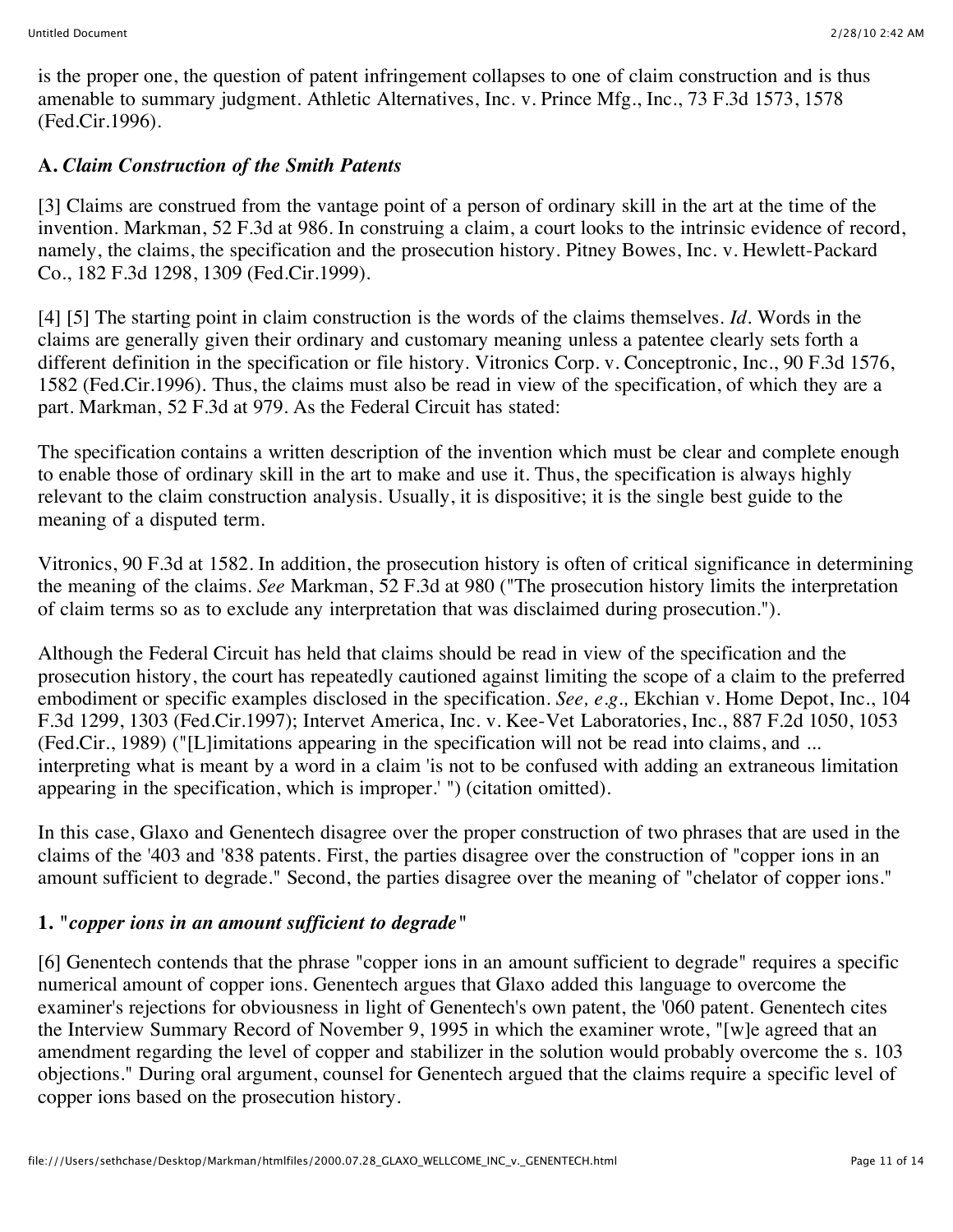Glaxo counters that the phrase "copper ions in an amount sufficient to degrade" should be construed according to its plain meaning. According to Glaxo, the specification and the prosecution history contain numerous references to the "trace" or "minute" amounts of copper ions that have a destabilizing effect on immunoglobulins. Therefore, Glaxo argues that the court should construe "copper ions in an amount sufficient to degrade" to mean enough copper to degrade whether or not the copper is detectable.

The specification of the '403 and '838 patents does not define "copper ions in an amount sufficient to degrade" as a numerical amount or a level of copper ions. Rather, the specification states that "it may be that the presence of copper ions in amounts below the detection limits of techniques such as atomic absorption spectroscopy still has a destabilizing effect on the immunoglobulin which can be eliminated by the addition of a suitable chelating agent." Glaxo correctly notes that the specification and the prosecution history contain a number of references to "trace" or "minute" amounts of copper ions.

The phrase at issue was apparently added to the claims after the applicants and the examiner agreed during an interview that an "amendment regarding the level of copper" would probably overcome the obviousness rejection. In the amendment that followed, the applicants stated that the phrase, copper ions in an amount sufficient to degrade, "makes explicit that which was implicit in the claim before, namely, that the composition of IgG1 immunoglobulin also contains copper ions." The applicants also stated that the claimed compositions comprise sufficient amounts of copper ion chelator to bind to the "trace amounts of copper" and thus prevent degradation.

After reviewing the specification and the prosecution history, the court finds that the phrase, "copper ions in an amount sufficient to degrade," should be construed according to its plain meaning. *See* Vitronics, 90 F.3d at 1582 (holding that words in the claims are generally given their ordinary and customary meaning unless a patentee clearly sets forth a different definition in the specification or file history). The inventors did not set forth an alternative definition of the phrase in the specification or in the prosecution history. Moreover, both the specification and the prosecution history provide support for Glaxo's argument that even small amounts of copper ions are sufficient to degrade. Therefore, the court finds that the phrase "copper ions in an amount sufficient to degrade" requires enough copper ions to degrade.

## **2.** *"chelator of copper ions"*

[7] Genentech argues that the phrase "chelator of copper ions" does not encompass the amino acid histidine. According to Genentech, Glaxo conceded during prosecution that amino acids are not "chelator[s] of copper ions." Genentech points to the examiner's rejection of the claims as obvious in light of the '060 patent. The examiner stated that "[a]mong the various additives listed under column 38 [of the '060 patent], only citrate and EDTA belong to the chelating agents." According to Genentech, the list of additives in the '060 patent includes amino acids. Therefore, if Glaxo believed that amino acids were "chelators of copper ions," Genentech argues that Glaxo had an affirmative duty to bring that to the examiner's attention. Having failed to do so, Genentechargues that "chelator of copper ions" must be construed to exclude amino acids.

Glaxo counters that "chelator of copper ions" should be construed to include histidine. Glaxo argues that it is not estopped from claiming histidine as a "chelator of copper ions" because there were no amendments or arguments made during the patent prosecution regarding the meaning of the phrase. During oral argument, counsel for Glaxo stated that the debate between the applicants and the examiner had nothing to do with whether amino acids were chelators. Rather, counsel argued that the debate had to do with the examiner's rejection for obviousness. Therefore, Glaxo contends that "chelator of copper ions" includes histidine.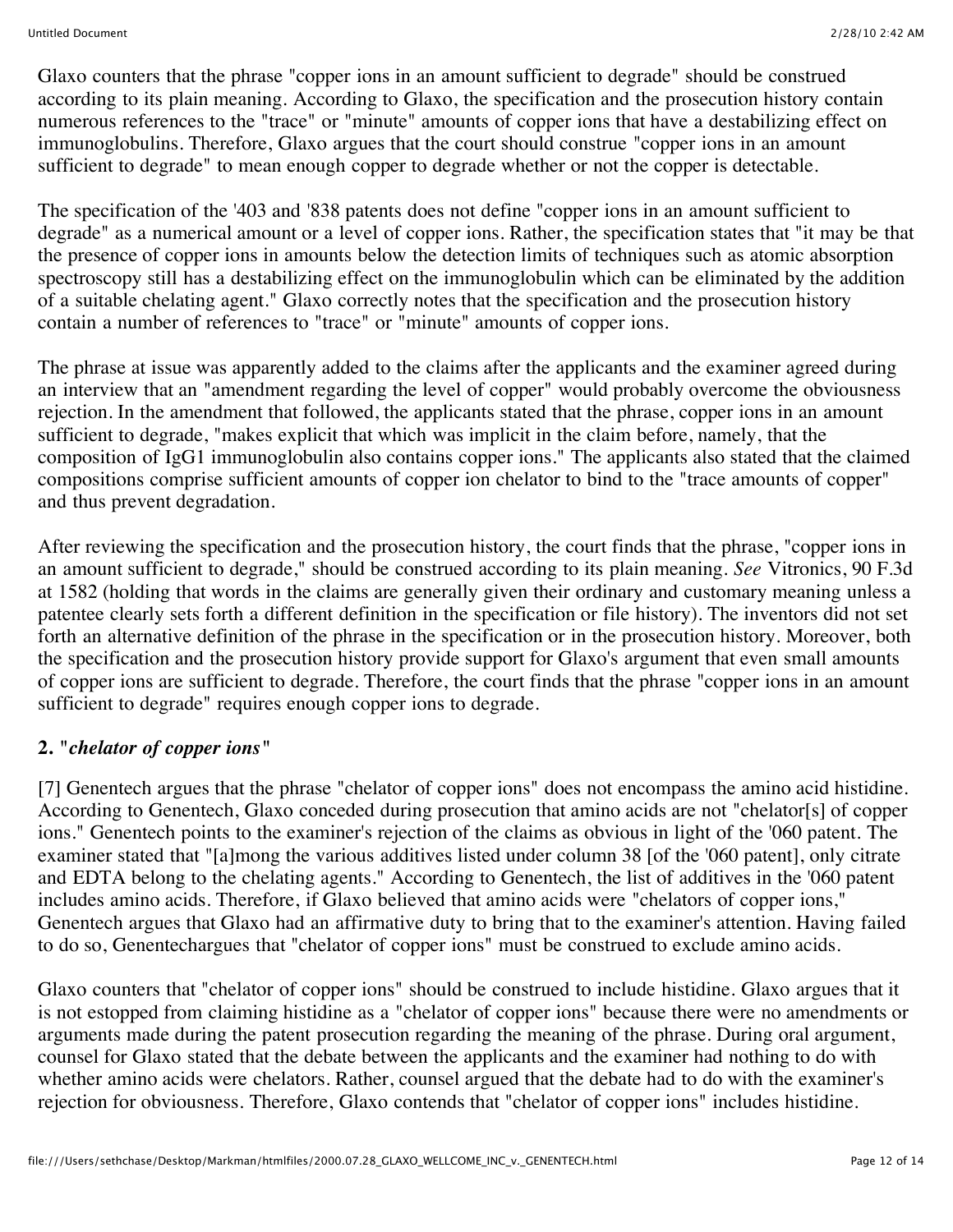The specification of the '403 and '838 patents provides that the immunoglobulin composition contains "a stabilizing amount of a chelator of copper ions such as EDTA or citrate." The specification also states that EDTA is a "particularly preferred metal ion chelating agent." Therefore, it appears that the inventors did not limit the phrase, "chelator of copper ions," to EDTA or citrate.

Furthermore, the prosecution history does not support Genentech's argument that histidine is not "chelator of copper ions." Originally, the examiner objected to the phrase, "chelator of copper ions," for lack of enablement. The inventors never responded to the examiner's statement that the only chelators listed in the '060 patent are citrate and EDTA because the examiner agreed to withdraw her objection to "chelator of copper ions" following the interview with the applicants on November 9, 1995. As a result, the court finds that the phrase, "chelator of copper ions," does not exclude histidine.

## **B.** *Motion for Summary Judgment*

[8] Genentech argues that the court should grant its motion for a summary judgment of noninfringement of the '403 and '838 patents because Glaxo has failed to show that the Herceptin and Rituxan contain "copper ions in an amount sufficient to degrade." Genentech relies on Borchardt's affidavit in which he states that the presence of histidine and citrate in the accused products does not prove that copper ions are present. In addition, Genentech contends that Herceptin does not contain a "chelator of copper ions," because histidine does not act as a chelator of copper ions in the accused product.

Glaxo contends that Herceptin and Rituxan infringe the '403 and '838 patents because the products contain "copper ions in an amount sufficient to degrade" and "a chelator of copper ions." Glaxo relies on Houk's affidavit which states that Herceptin and Rituxan contain 10 parts per billion of copper, and Bradshaw's affidavit which states that Herceptin and Rituxan "almost certainly contain copper ions in amounts sufficient to degrade the  $IgG_1$  antibodies ...." Glaxo also point to Bradshaw's statement that citrate and histidine are chelators of copper ions.

Summary judgment is appropriate when the "pleadings, depositions, answers to interrogatories, and admissions on file, together with the affidavits, if any, show that there is no genuine issue as to any material fact and the moving party is entitled to judgment as a matter of law." Fed.R.Civ.P. 56.

[T]he plain language of Rule 56(c) mandates the entry of summary judgment, after adequate time for discovery and upon motion, against a party who fails to make a showing sufficient to establish the existence of an element essential to that party's case, and on which that party will bear the burden of proof at trial.

Celotex Corp. v. Catrett, 477 U.S. 317, 322, 106 S.Ct. 2548, 91 L.Ed.2d 265 (1986). The moving party bears the initial burden of demonstrating the absence of material issues of fact. Id. at 323, 106 S.Ct. 2548. When deciding a motion for summary judgment, the court views the facts, and all permissible inferences from those facts, in the light most favorable to the non-moving party. Matsushita Elec. Indus. Co. v. Zenith Radio Corp., 475 U.S. 574, 587-88, 106 S.Ct. 1348, 89 L.Ed.2d 538 (1986).

To establish that it is entitled to a summary judgment of noninfringement, Genentech has the burden of demonstrating that the accused products do not contain all of the limitations of the claims either exactly or by substantial equivalent. *See* Glaxo, Inc. v. Novopharm, Ltd., 110 F.3d 1562, 1566 (Fed.Cir.1997). If any of the claim limitations is absent from Genentech's products, there can be no infringement, either literally or